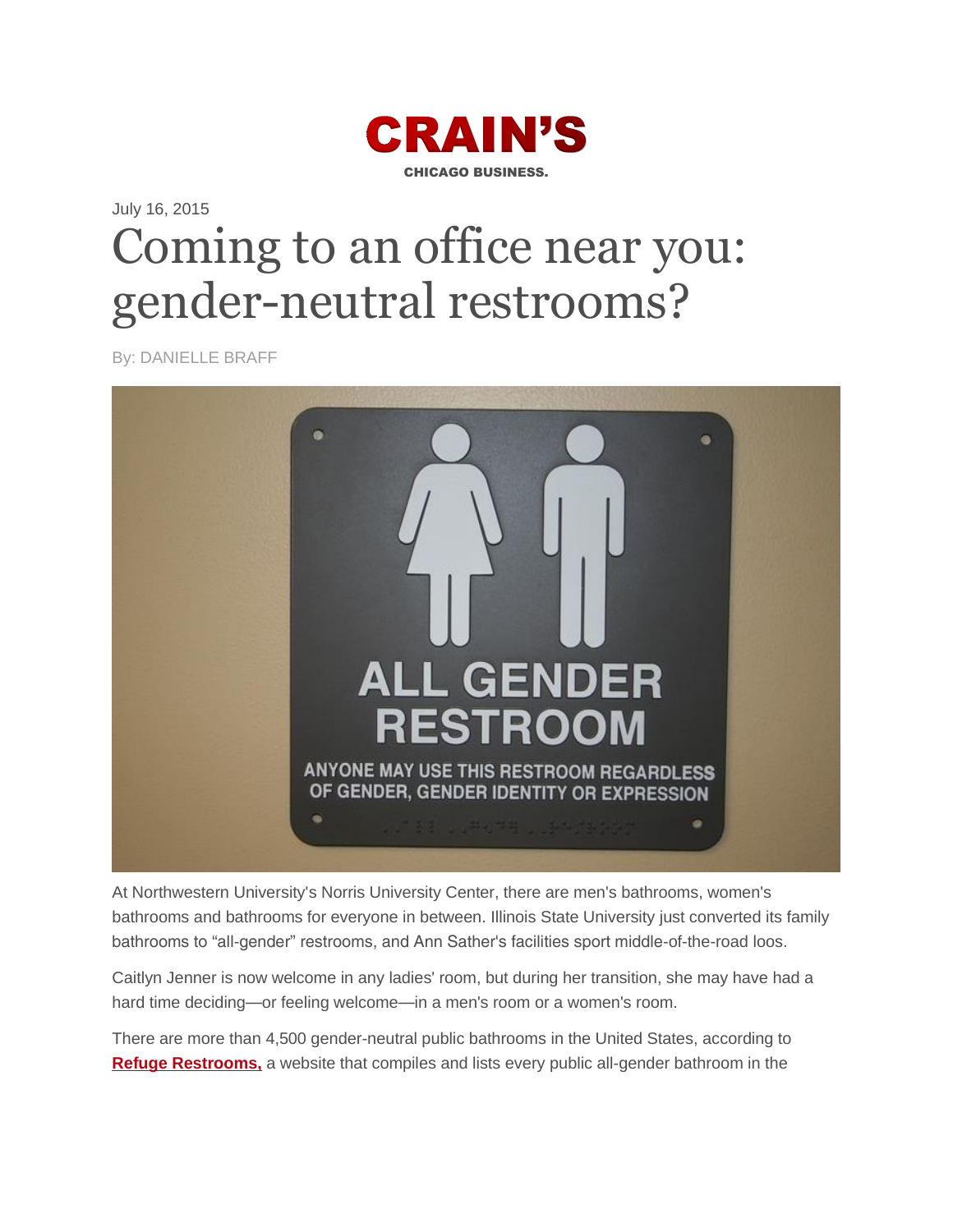country—and that number may escalate soon in the Chicago area, should an ordinance Mayor Rahm Emanuel is expected to introduce have its way, said Ald. James Cappleman, 46th.

"I am aware that the mayor is in the process of introducing a gender-neutral bathroom ordinance, and we're in the process of moving forward to introduce the issue," Cappleman said. "It's something that I feel very strongly about." The mayor's office declined to comment.

If Chicago moves to make gender-neutral bathrooms mandatory in public areas, it wouldn't be the first. Washington, D.C., Philadelphia and Austin have ordinances in place, and West Hollywood, Calif., just passed a measure, though it's not as broad, says Alison Gill, senior legislative counsel at the Human Rights Campaign in Washington.

In Washington, single-occupancy bathrooms at restaurants, offices and other public places must be gender neutral (i.e., they can't be labeled male or female).

Many of the Chicago-area bathrooms on the Refuge site are in restaurants, colleges and public areas such as libraries, but it's crucial that offices start to follow the trend, said Carol Jones, an associate who specializes in LGBT law at Jill Metz & Associates in Chicago.

"The great thing about them doing this proactively is that the supportive, accepted environment is already in place for the individual instead of having them go to human resources and having to ask for accommodations," she said.

Asking for accommodations at work has entered the courtroom for about a dozen clients of Scott Eldridge, principal attorney at Miller Canfield, who focuses on labor and employment law in Lansing, Mich.

"Transgender employees, unlike some of the other protected classes of employees, add a certain complexity to the workplace that require an employer's attention, including workplace rules related to bathroom use, locker rooms and dress codes," Eldridge said. "Appropriate communication with the transitioning employee is important to reduce legal risk in these areas."

That's what one of Jones' clients did, and it made for a smooth transition in the office. One of her male clients spoke with his employer before he began transitioning into a woman. "Her employer used it as an educational opportunity," speaking to the staff on a day when the employee wasn't there, Jones said.

When the employee returned, she returned to work dressed as a woman and began using the gender-neutral bathroom the employer had provided.

Offices throughout Illinois are making accommodations for transgender employees. A study released in July by **[Equality Illinois](http://www.equalityillinois.us/)** found that 49 percent of Illinois law firms surveyed have written gendertransition guidelines documenting firm policy on issues such as name changes, restroom accommodations, dress codes and harassment.